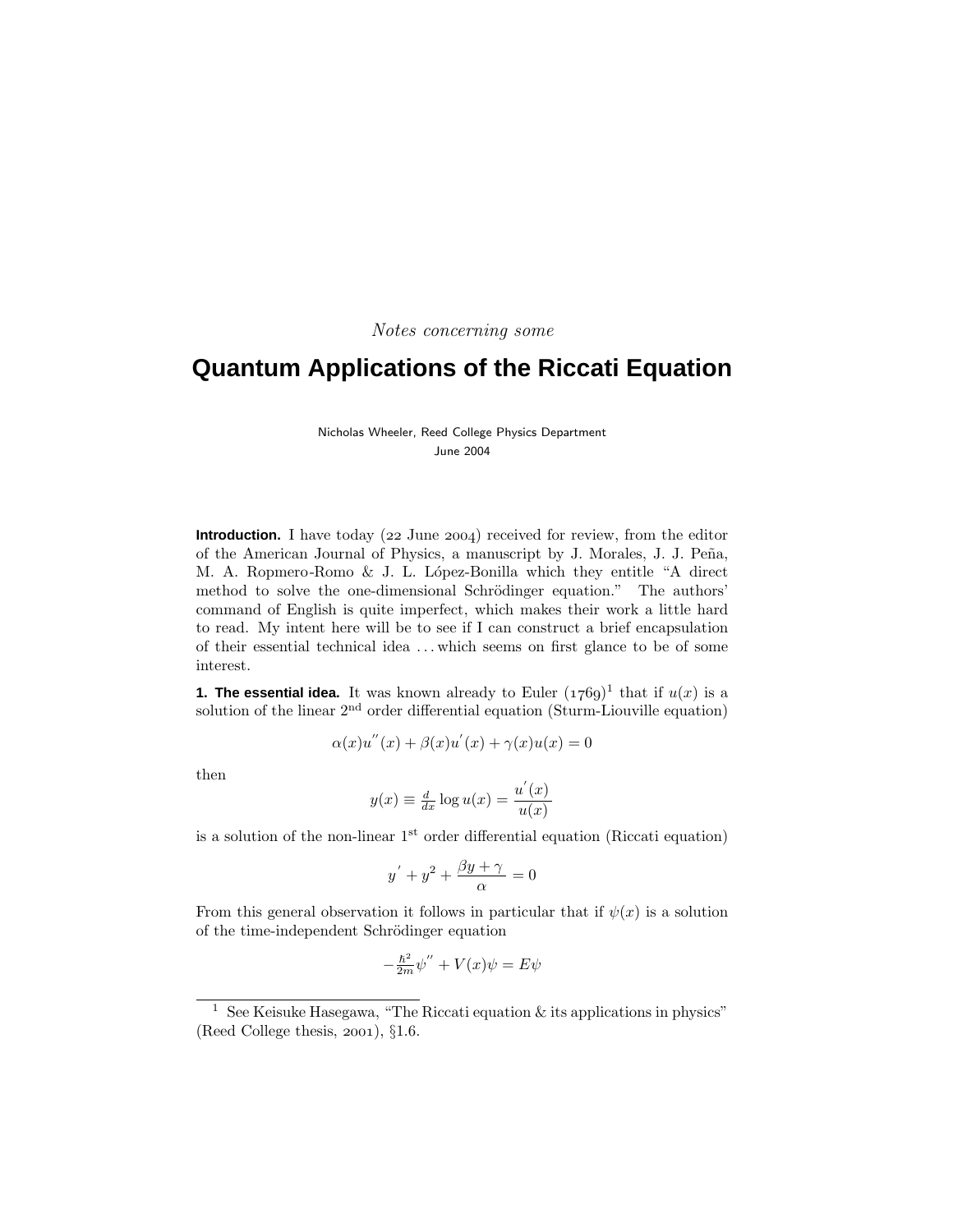# **2 Quantum applications of the Riccati equation**

then<sup>2</sup>  $\sigma(x) \equiv \psi'/\psi$  is a solution of

$$
\sigma' + \sigma^2 - \frac{2m}{\hbar^2} \left[ V(x) - E \right] = 0 \tag{1}
$$

This is sometimes written

$$
V(x) = E_n + \frac{\hbar^2}{2m} (\sigma'_n + \sigma_n^2)
$$
  
=  $E_n + \frac{\hbar^2}{2m} (\psi''_n / \psi_n)$  (2)

to emphasize that from any particular eigenpair  $\{E_n, \psi_n(x)\}$  one can recover the potential—a proposition most commonly encountered in reference to the groundstate:  ${E_0, \psi_0(x)}.$ 

Morales et al note that supersymmetric quantum mechanics (SSQM) proceeds from the observation that the operator  $H - E I$  can be factored

$$
\tfrac{1}{2m}\,\mathbf{p}^2+V(x)-E=\big[-i\tfrac{1}{\sqrt{2m}}\,\mathbf{p}+W(x)\big]\big[ +i\tfrac{1}{\sqrt{2m}}\,\mathbf{p}+W(x)\big]
$$

by requiring of the "superpotential"  $W(x)$  that<sup>3</sup>

$$
W^2 - \frac{\hbar}{\sqrt{2m}}W' = V - E
$$

Here again we have encountered an instance of the Riccati equation (an instance which is again most commonly encountered in the case  $E = E_0$ ) and indeed: if we were to set

$$
W = -\frac{\hbar}{\sqrt{2m}}\sigma
$$

we would recover precisely (1).

Look now to (2) in the instance  $n = 0$ :

$$
V(x) = E_0 + \frac{\hbar^2}{2m} (\sigma'_0 + \sigma_0^2)
$$
 (3)

Morales *et al* would have us **guess** the  $\sigma_0(x)$  that leads, by (3), to the  $V(x)$ we have in mind. Looking by way of example to the harmonic oscillator, they pluck  $\sigma_0(x) = -Bx$  out of their sombreros, compute

$$
V(x) = E_0 + \frac{\hbar^2 B^2}{2m} x^2 - \frac{\hbar^2 B}{2m}
$$
  

$$
\downarrow
$$
  

$$
= E_0 + \frac{1}{2} m \omega^2 x^2 - \frac{1}{2} \hbar \omega \quad \text{if set} \quad B = m \omega/\hbar
$$

and observe that they arrive at their intended destination  $V(x) = \frac{1}{2}m\omega^2 x^2$  if they set  $E_0 = \frac{1}{2}\hbar\omega$ . To obtain  $\psi_0(x)$  they use

$$
\psi(x) = A \exp\left\{ \int^x \sigma(\xi) d\xi \right\} \tag{4}
$$

<sup>2</sup> See Hasegawa, §3.1.

<sup>3</sup> See Christopher Lee, "Supersymmetric quantum mechanics" (Reed College thesis,  $2001$ ,  $§1.1$ .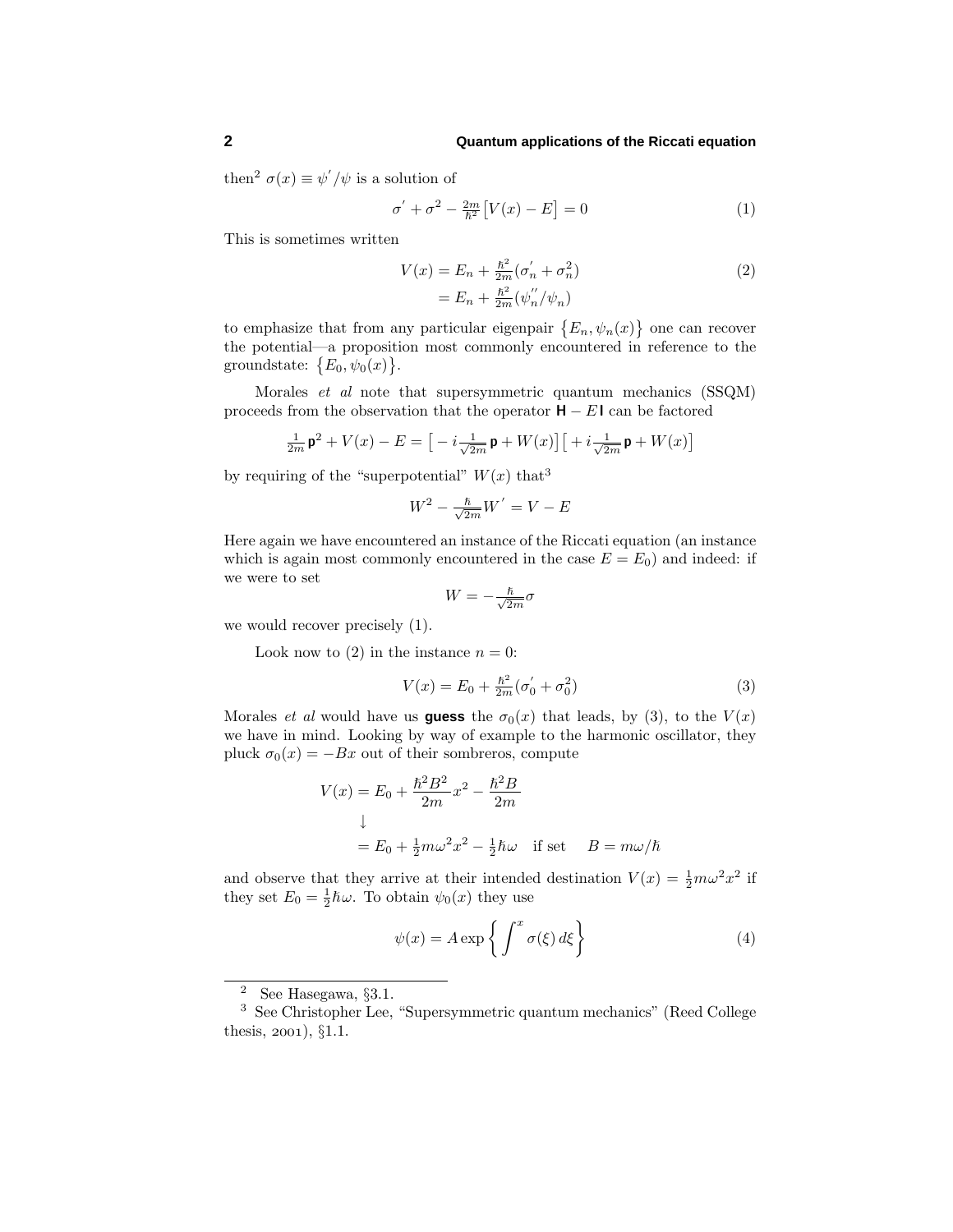## **The essential idea 3**

and get

$$
\psi_0(x) = A \exp\left\{-\frac{m\omega}{2\hbar}x^2\right\}
$$

Because this function is node-free we know we have in fact nailed the ground state.

Morales et al turn at this point to the question: How—having computed  $\{E_0, \psi_0(x)\}$ —to compute  $\{E_n, \psi_n(x)\}$ :  $n > 0$ ? To that end they use

$$
\psi_n(x) \equiv \psi_0(x) \cdot g_n(x) \tag{5}
$$

to define new functions  $g_n(x)^4$  and from

$$
\sigma_n(x) = \frac{g'_n(x)}{g_n(x)} + \frac{\psi'_0(x)}{\psi_0(x)} = \frac{g'_n(x)}{g_n(x)} + \sigma_0(x)
$$

obtain

$$
\sigma'_{n} + \sigma_{n}^{2} = \sigma'_{0} + \frac{g_{n}g''_{n} - g'_{n}g'_{n}}{g_{n}^{2}} + \sigma_{0}^{2} + \frac{2\sigma_{0}g'_{n}}{g_{n}} + \frac{g'_{n}g'_{n}}{g_{n}^{2}}
$$

$$
= \sigma'_{0} + \sigma_{0}^{2} + \frac{g''_{n} + 2\sigma_{0}g'_{n}}{g_{n}}
$$

$$
= \frac{2m}{\hbar^{2}}[V(x) - E_{0}] + \frac{g''_{n} + 2\sigma_{0}g'_{n}}{g_{n}}
$$

$$
= \frac{2m}{\hbar^{2}}[V(x) - E_{n}]
$$

whence finally

$$
E_n = E_0 - \frac{\hbar^2}{2m} \frac{g_n'' + 2\sigma_0 g_n'}{g_n}
$$

which upon multiplication by  $g_n$  becomes

$$
g_n'' + 2\sigma_0 g_n' + \frac{2m}{\hbar^2} (E_n - E_0) g_n = 0
$$
\n(6)

An initial Sturm-Liouville problem (Schrödinger equation) has by this point been converted into an alternative Sturm-Liouville problem, the advantage (such as it is) being that

- whereas it was  $V(x)$  that had to be specified to render the Schrödinger equation precise
- $V(x)$  is entirely absent from (6); one is asked instead to specify  $\sigma_0(x)$ . But this, by  $V(x) = E_0 + \hbar^2 (\sigma_0' + \sigma_0^2)/2m$ , is simply an alternative presentation of the same essential information.

Our non-trivial assignment, according to Morales et al, is to identify the constants  $E_n$  endowed with the property that the associated solutions  $g_n(x)$ of (6) engender functions  $\psi_n(x) \equiv \psi_0(x) \cdot g_n(x)$  that conform to the familiar physical side conditions. It is not at all clear that the problem thus posed will, in general, be any more tractable than the problem posed by Schrödinger, and I

<sup>&</sup>lt;sup>4</sup> Note that necessarily  $g_0(x) = 1$  (all x).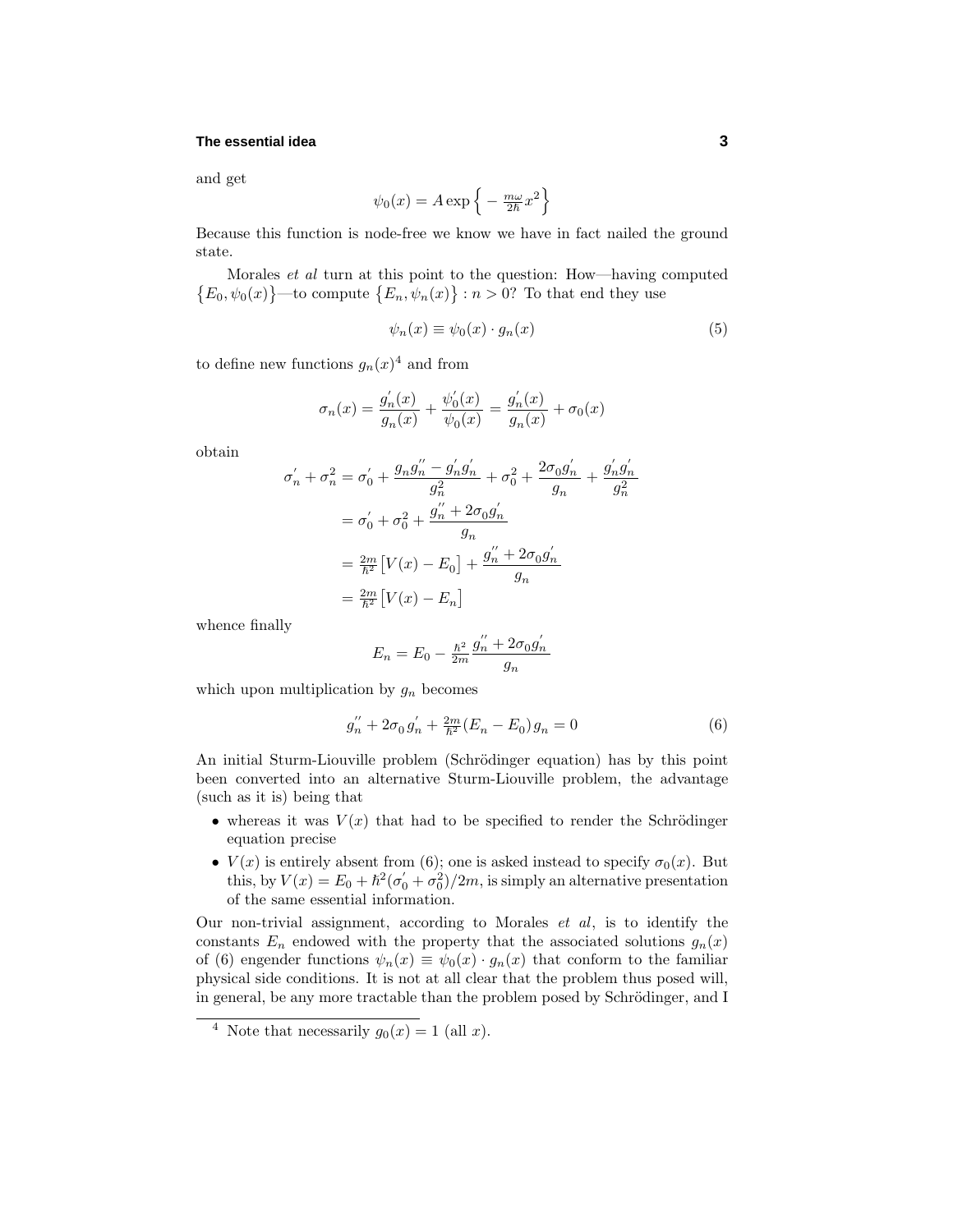#### **4 Quantum applications of the Riccati equation**

fail to understand the grounds on which Morales *et al* assert that "[the method] guarantees that the quantum mechanical problem... is exactly solvable."

Let's see how the method works when applied to the harmonic oscillator. Setting  $\sigma_0(x) = -m\omega x/\hbar$ , as we learned to do on the preceding page, equation (6) becomes

$$
g_n^{''}-2\tfrac{m\omega}{\hbar}x\,g_n^{'}+\tfrac{2m}{\hbar^2}(E_n-\tfrac{1}{2}\hbar\omega)\,g_n=0
$$

Introduce the dimensionless variable

$$
y = \sqrt{\frac{m\omega}{\hbar}} x
$$

write  $G(y) \equiv g(x)$  and obtain

$$
G''(y) - 2yG'(y) + 2nG(y) = 0
$$
  
2n =  $\frac{2}{\hbar\omega}(E_n - \frac{\hbar\omega}{2})$  (7)

*Mathematica* is quick to inform us that the general solution of (7) can be described  $G(y) = A \cdot \text{HermiteH}[n, y] + B \cdot \text{Hypergeometric1F1}[-\frac{1}{2}n, \frac{1}{2}, y^2]$ . We seek solutions such that

$$
G(y) \cdot e^{-\frac{1}{2}y^2} \to 0
$$
 as  $y \to \pm \infty$ 

which (after some tedious argument) forces us to set  $B = 0$  and to insist that n be an integer. We are brought thus to the familiar conclusion that

$$
E_n = (n + \frac{1}{2})\hbar\omega
$$
 and  $G_n(y) = A$ . Hermite polynomial  $H_n(y)$ 

This argument is—compared to the standard textbook argument—pretty clean, I have to admit. But the oscillator is, in all respects, an exceptionally friendly system.

Morales et al look similarly to the charged oscillator in a constant electric field, the charged oscillator in an external dipole field, the free particle, the particle in a Morse potential, a particle in a Hulthen potential. I remain unconvinced, however, that their method—particularly since it proceeds from some informed guesswork (their "Ansatz")—can be applied with equal ease to "any exactly solvable potential."

All of the above examples refer to motion on the unrestricted line. It is by way of contrast that I look now, therefore, to details of the method as they arise in connection with its...

**2. Application to the particle-in-a-box problem.** Let a particle of mass m be constrained to the interior of the interval  $0 \leq x \leq a$ , within which it moves freely. The problem, as posed by Schrödinger, is to solve

$$
-\frac{\hbar^2}{2m}\psi'' = E\psi
$$

subject to the conditions  $\psi(0) = \psi(a) = 0$  and  $\int_0^a |\psi(x)|^2 dx = 1$ . It is, of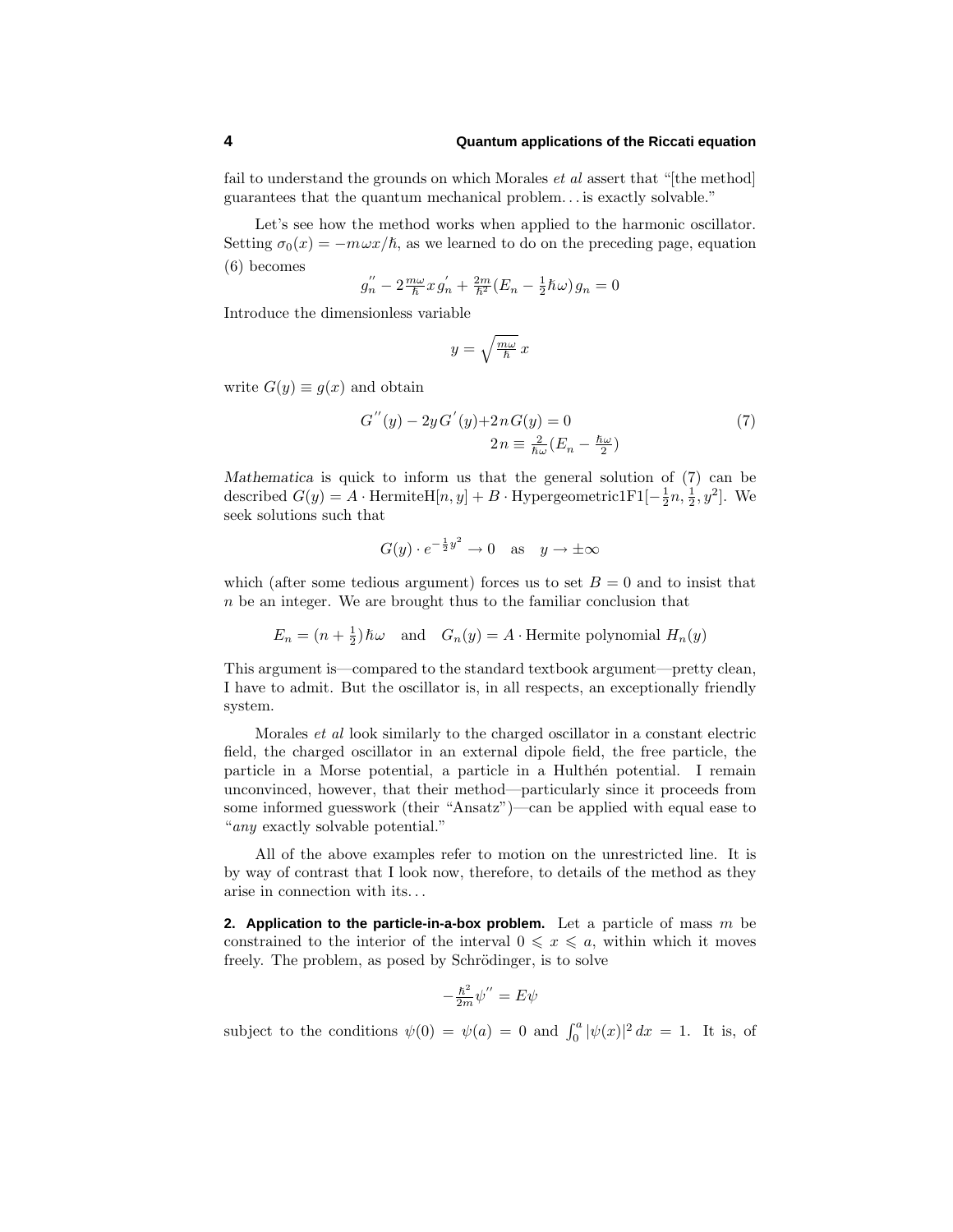### **Application to the particle-in-a-box problem 5**

course, already well known in advance that<sup>5</sup>

$$
E_n = E_0 \cdot (n+1)^2
$$
 with  $E_0 = \frac{\pi^2 \hbar^2}{2ma^2}$  :  $n = 0, 1, 2, ...$ 

and

$$
\psi_n(x) = \sqrt{2/a} \cdot \sin[(n+1)\pi x/a]
$$

We know, therefore, that

$$
\sigma_0(x) = \pi/a \cdot \frac{\cos[\pi x/a]}{\sin[\pi x/a]} = \pi/a \cdot \cot[\pi x/a]
$$
 (8)

By calculation

$$
\sigma_0' + \sigma_0^2 + \frac{2m}{\hbar^2} E_0 = \frac{2m}{\hbar^2} E_0 - \frac{\pi^2}{a^2}
$$

so to satisfy Morales' "fundamental equation" (3) we must assign to  $E_0$  precisely the value already stated. Note that Morales and his friends are obligated to guess (8), which I don't think they would find easy. But if they enlisted the assistance of *Mathematica* they would be led to functions of the design

$$
\sigma(x) = -k \tan[k(x - \xi)] \quad \text{with} \quad k \equiv \frac{\sqrt{2mE_0}}{\hbar}
$$

 $-\textit{all}$  of which satisfy

$$
\sigma^{'}+\sigma^2+k^2=0
$$

To achieve box-confinement it seems natural to identify consecutive singularities of the tangent with the boundaries of the box: setting

$$
k(0 - \xi) = -\frac{\pi}{2} k(a - \xi) = +\frac{\pi}{2}
$$

we obtain  $\xi = \pi/2k$  and  $ka = \pi$ , the latter of which can be written  $E_0 = \frac{\pi^2 \hbar^2}{2ma^2}$ . So we have

$$
\sigma_0(x) = -k \tan[kx - \frac{1}{2}\pi] = k \cot[kx]
$$

—in precise agreement with  $(8)$ . Working now from  $(4)$  we obtain

$$
\psi_0(x) = A \exp \left\{ \log \sin[kx] \right\} = A \sin[\pi x/a]
$$

and to achieve normalization are obliged to set  $A = \sqrt{2/a}$ . We have recovered precisely the boxed-particle ground state (no nodes on the physical interval) reported at the top of the page. We look now to the excited states:

Working from (6) we have

$$
g_n'' + 2k \cot[kx] g_n' + k^2 (\lambda_n - 1) g_n = 0 \quad : \quad \lambda_n \equiv E_n / E_0
$$

Introduce the dimensionless variable  $y \equiv kx$ , write  $G_n(y) \equiv g_n(x)$  and obtain  $n$ -subscripted differential equations of the form

$$
G''(y) + 2\cot(y) \cdot G'(y) + (\lambda - 1)G(y) = 0
$$

 $\frac{5}{5}$  See D. Griffiths, *Introduction to Quantum Mechanics* (1995), §2.2.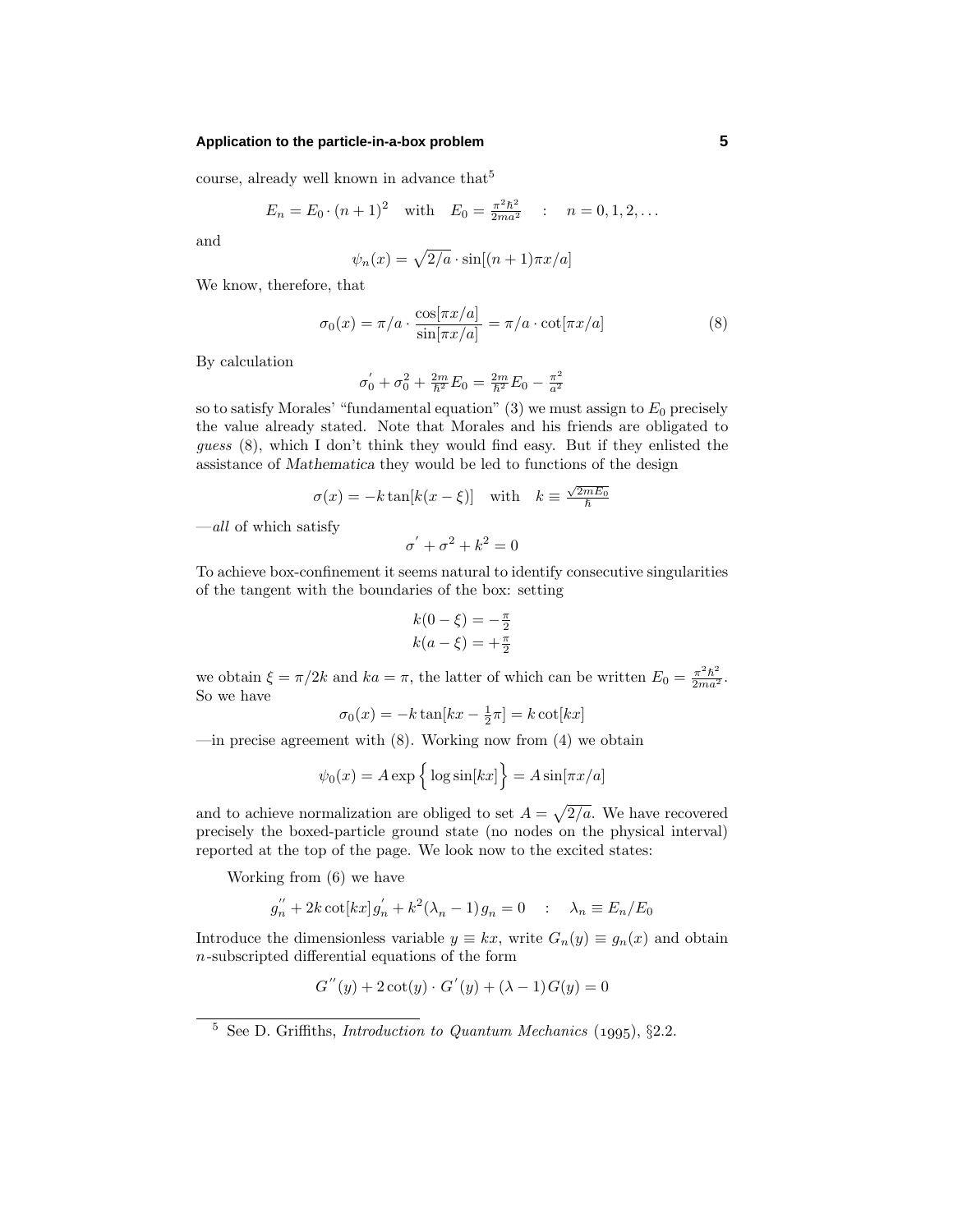The general solution of this differential equation is, according to *Mathematica*, a hypergeometric mess. But if we use what we know from elementary quantum mechanics to construct test functions

$$
G_n(y) \equiv \frac{\sin[(n+1)y]}{\sin[y]}
$$

we find that

$$
G_0''(y) + 2 \cot(y) \cdot G_0'(y) + (\lambda - 1) G_0(y)
$$
 vanishes if  $\lambda = 1$   
\n
$$
G_1''(y) + 2 \cot(y) \cdot G_1'(y) + (\lambda - 1) G_1(y)
$$
 vanishes if  $\lambda = 4$   
\n
$$
G_2''(y) + 2 \cot(y) \cdot G_2'(y) + (\lambda - 1) G_2(y)
$$
 vanishes if  $\lambda = 9$   
\n
$$
\vdots
$$

This would appear to be a tediously *difficult* way to establish that

$$
\lambda_n \equiv E_n/E_0 = (n+1)^2
$$

and that

$$
\psi_n(x) = A \sin[(N+1)\pi x/a]
$$

The method hasn't exactly failed, but has been shown to be—at least in this simplest-of-all-cases—terribly clumsy and inefficient.

**3. Status of the Morales "Ansatz."** The problem of solving diverse instances of the "generalized Riccati equation"

$$
\frac{dy}{dx} = P(x) + Q(x)y + R(x)y^2
$$

—of which (1) provides a particular instance—is a problem to which many of the greatest mathematicians of the 18th and 19th Centuries gave close and productive attention.<sup>6</sup> It was within precisely this context that Liouville  $(1839)$ established that in many typical instances the solutions of nonlinear ordinary differential equations cannot be described by finite combinations of elementary transcendental functions. For Morales et al to ask us to guess the solution of  $(3)$ —of

$$
V(x) = E_0 + \frac{\hbar^2}{2m} (\sigma'_0 + \sigma_0^2)
$$

with  $V(x)$  preassigned and  $E_0$  properly evaluated—is for them to ask quite a lot ... particularly since there are many solutions: we are asked to guess the one that permits

$$
\psi_0(x) = A \exp\left\{ \int^x \sigma_0(\xi) \, d\xi \right\}
$$

to be identified with the (nodeless) physical ground state.

 $6$  See E. Hille, *Ordinary Differential Equations in the Complex Domain*  $(1976)$ , Chapter 4 and (especially) G. N. Watson, A Treatise on the Theory of Bessel Functions (2<sup>nd</sup> edition, 1976), Chapters 1 & 4.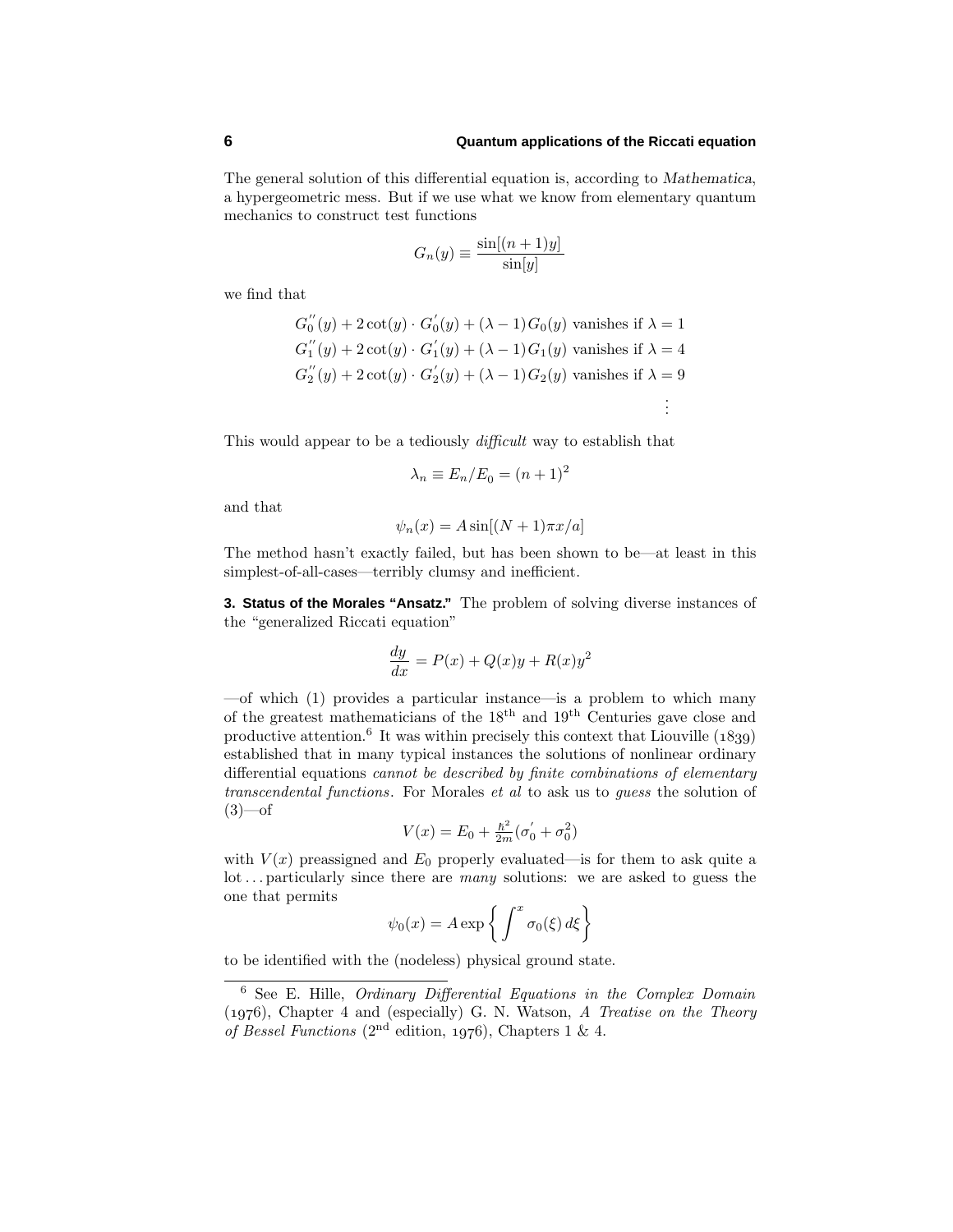## **Concluding remarks 7**

To illustrate the point, look again to the harmonic oscillator, where (1) can be written

$$
\sigma' + \sigma^2 - \frac{2m}{\hbar^2} \left[ \frac{1}{2} m \omega^2 x^2 - E \right] = 0
$$

and becomes

$$
f' + f^2 - [y^2 - \varepsilon] = 0
$$
 (9)

if we define  $y \equiv \sqrt{m\omega/\hbar} x$ ,  $\varepsilon \equiv 2E/\hbar \omega$ ,  $f(y) \equiv \sqrt{\hbar/m\omega} \sigma(x)$ . *Mathematica* reports that the general solution of (9) can be described

$$
f(y) = \frac{N(y, \varepsilon)}{D(y, \varepsilon)}
$$

with

$$
N(y,\varepsilon) = ye^{-\frac{1}{2}y^2} \left\{ (\varepsilon - 1) \text{HermiteH} \left[ \frac{1}{2} (\varepsilon - 3), y \right] - \text{HermiteH} \left[ \frac{1}{2} (\varepsilon - 1), y \right] \right\}
$$

$$
- ky e^{-\frac{1}{2}y^2} \left\{ (\varepsilon - 1) \text{HypergoometricIF1} \left[ \frac{1}{4} (5 - \varepsilon), \frac{3}{2}, y^2 \right] + \text{HypergoometricIF1} \left[ \frac{1}{4} (1 - \varepsilon), \frac{1}{2}, y^2 \right] \right\}
$$

$$
D(y,\varepsilon) = e^{-\frac{1}{2}y^2} \left\{ \text{HermiteH} \left[ \frac{1}{2} (\varepsilon - 1), y \right] + k \text{HypergoometricIF1} \left[ \frac{1}{4} (1 - \varepsilon), \frac{1}{2}, y^2 \right] \right\}
$$

where k is a constant of integration and where the  $e^{-\frac{1}{2}y^2}$  factors can, in fact, be abandoned. Morales et al tacitly expect us, if we would get where they would have us go, to have the wit to set  $k = 0$  and  $\varepsilon = 1$ . For then (according to *Mathematica*) we obtain the much simpler result

$$
f(y) = -y
$$

With this we do recover precisely the  $\sigma_0(x) = m\omega x/\hbar$  and  $E_0 = \frac{1}{2}\hbar\omega$  of page 2, but only by exercise of a fairly sophisticated command of higher function theory.

**4. Concluding remarks.** I am brought to the conclusion that the "Riccati method," as implemented by Morales *et al*, is pretty when it works, but that it can be expected to work only when one has prior knowledge (of  $\psi_0(x)$ , from some other source) sufficient to frame a sharp Ansatz. Even then, one can expect to be able to carry the method through to completion—to construction of all the eigenvalues/eigenstates—only in especially favorable cases.

It would be interesting to see where the method leads when one possesses only an *approximately* correct description of  $\sigma_0(x)$ , one which leads *via* (3) to an *approximate* description of  $V(x)$ . It would be interesting, more generally, to see what kind of perturbation theories can be constructed within the framework provided by the method.<sup>7</sup>

<sup>7</sup> See in this connection the Reed College thesis "Variational methods using supersymmetric quantum mechanics" by Douglas B. Beringer  $(2004)$ .